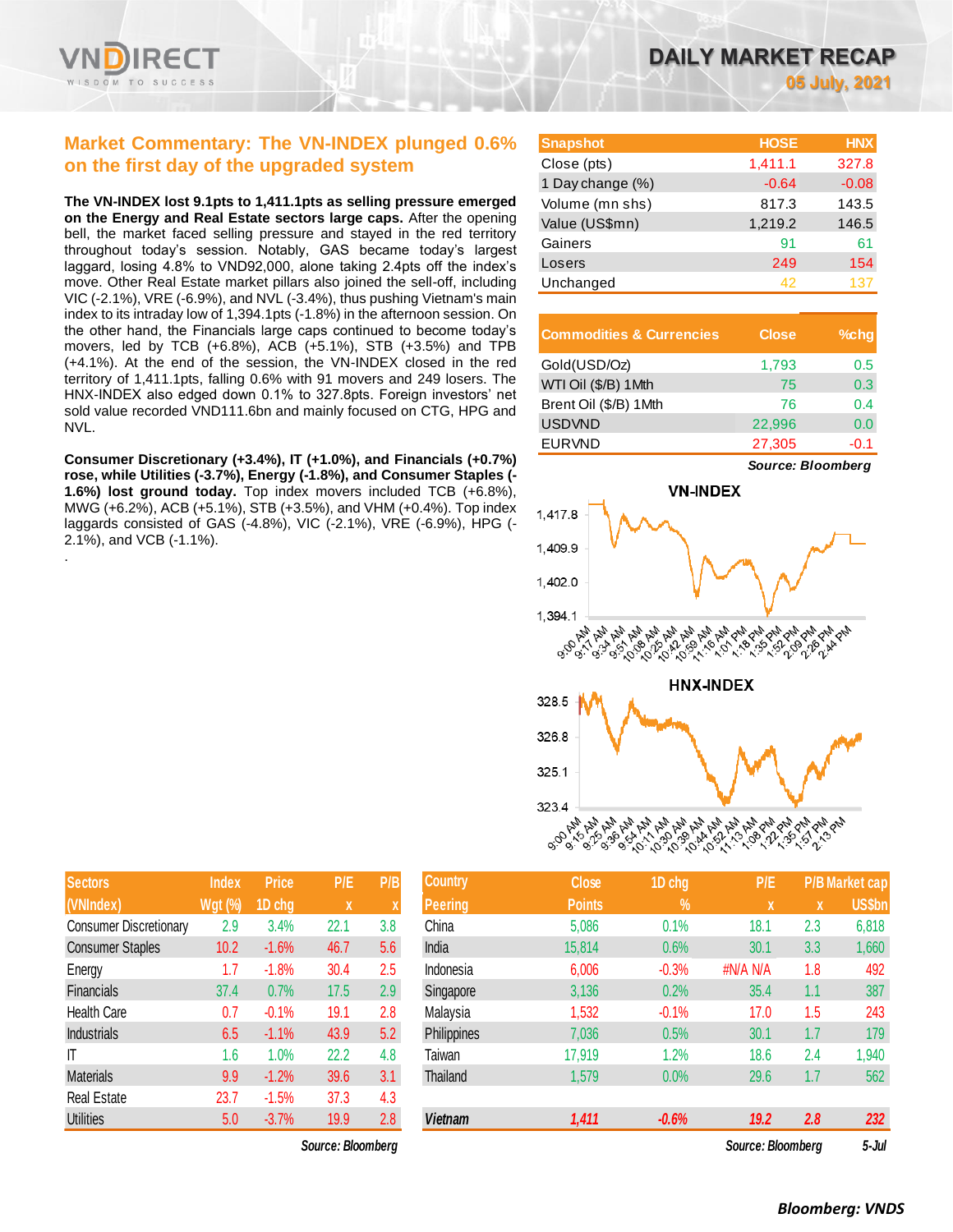

### **Market News**

#### **OPEC+ crisis deepens as Saudi Arabia refuses to budge**

Saudi Arabia and the United Arab Emirates cranked up the tension in their OPEC standoff as the rare diplomatic spat between long-time allies leaves the global economy guessing how much oil it will get next month. The bitter clash has forced OPEC+ to halt talks twice already, with the next meeting scheduled for Monday, putting markets in limbo as oil continues its inflationary surge above \$75 a barrel. With the cartel discussing its production policy not only for the rest of the year, but also into 2022, the solution to the standoff will shape the market and industry into next year. *(Bloomberg)*

#### **Stimulus sustained to ensure business performance revival in Vietnam**

However, there has been no plan as yet to adjust the economic growth rate for the entire year, despite numerous difficulties ahead, with the speed of pandemic vaccinations in the country remaining slow. Despite lower-than-expected economic growth for the first half of the year, the government has yet to propose a plan to the National Assembly to adjust the growth target for the whole year, while pinning high hopes on global economic recovery backed by big stimulus packages expected to have a positive impact on the Vietnamese economy. This week will see the government officially announce the country's official six-month economic growth rate. However, the government has reported to the National Assembly Standing Committee (NASC) that that total GDP in the first half of 2021 will be nearly VND4 quadrillion (US\$173.9bn), up about 5.8% on-year, or 0.42% lower than the target of 6.22% set in the government's Resolution No.01/NQ-CP released in January on implementation of the socioeconomic development plan and state budget estimates for 2021. According to the Ministry of Planning and Investment, the government needs to take the initiative in effectively deploying solutions to support the public and businesses, especially those who lost their jobs and those who work at industrial parks, and also employers so that they can resume operation after the pandemic is brought under control. *(Vietnamnet.vn)*

### **Notable Corporate Events**

**Dabaco Group (DBC VN, HOSE) - Business results:** DBC's 1H21 net revenue jumped 83% yoy to VND8,431bn while NPAT plunged 23% yoy to VND579bn, a company report showed. The company has completed 55% of its revenue target and 70% of its NPAT target. *(Ndh.vn)*

*<to be continued>*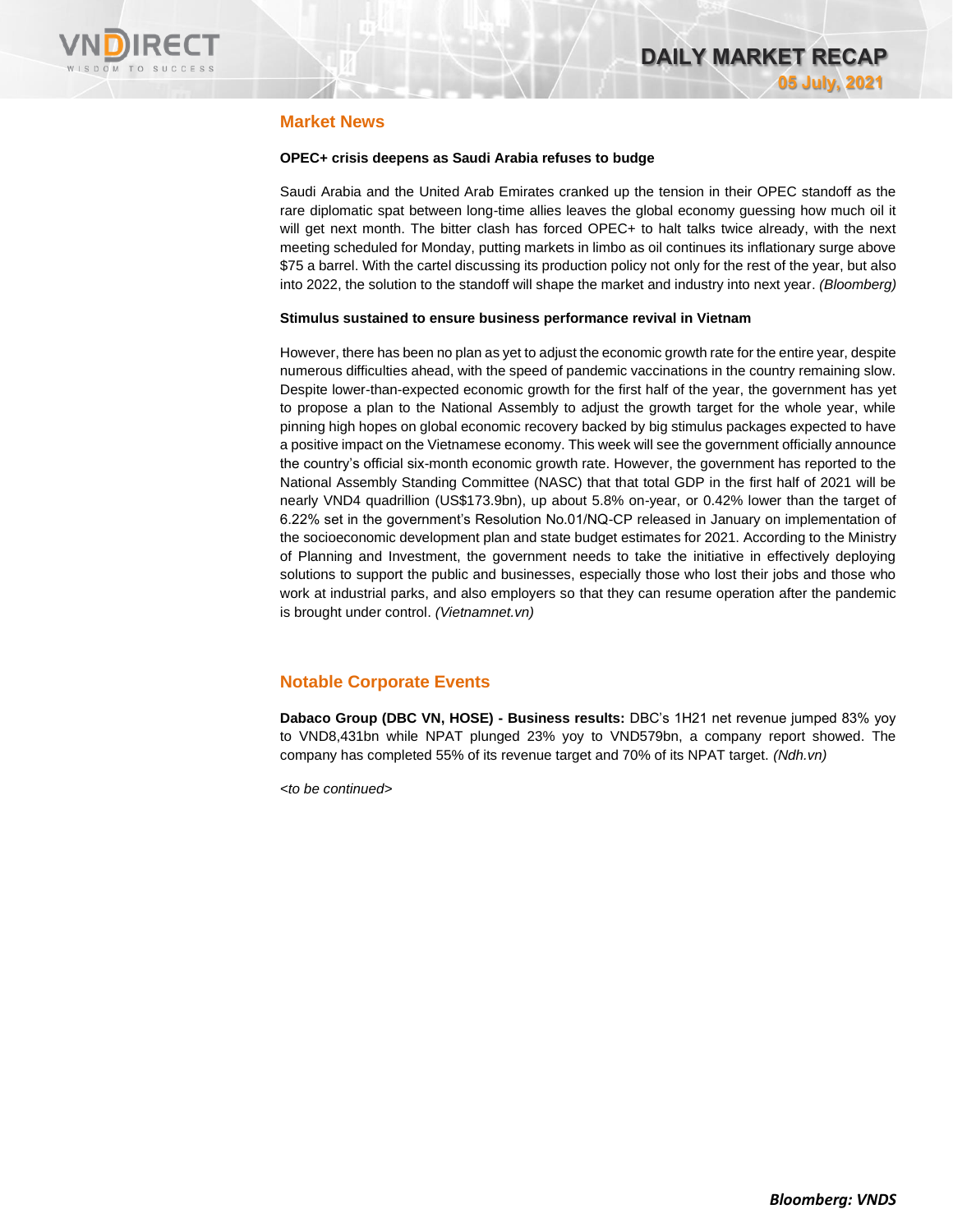## **COVERAGE SUMMARY**

|                 |                    | <b>Adjusted target</b> |                       |               |                       |                      |
|-----------------|--------------------|------------------------|-----------------------|---------------|-----------------------|----------------------|
| <b>Ticker</b>   | <b>Close price</b> | price                  | <b>Dividend yield</b> | <b>Upside</b> | <b>Recommendation</b> | <b>Latest report</b> |
|                 |                    |                        |                       |               |                       |                      |
| <b>ACB</b>      | 37,950             | 31,800                 | 0.0%                  | $-16.2%$      | <b>ADD</b>            | Link                 |
| <b>ACV</b>      | 77,000             | 87,500                 | 1.2%                  | 14.8%         | <b>ADD</b>            | Link                 |
| <b>CRE</b>      | 46,600             | 33,700                 | 2.1%                  | $-25.6%$      | <b>HOLD</b>           | Link                 |
| <b>CTG</b>      | 52,100             | 53,700                 | 1.0%                  | 4.0%          | <b>ADD</b>            | Link                 |
| <b>DBC</b>      | 57,700             | 64,000                 | 2.6%                  | 13.5%         | ADD                   | Link                 |
| <b>DPM</b>      | 22,450             | 24,100                 | 6.2%                  | 13.6%         | <b>ADD</b>            | Link                 |
| <b>DRC</b>      | 31,650             | 25,500                 | 3.2%                  | $-16.3%$      | <b>ADD</b>            | Link                 |
| <b>FPT</b>      | 92,700             | 101,700                | 2.2%                  | 11.9%         | <b>ADD</b>            | Link                 |
| GAS             | 92,000             | 97,300                 | 3.9%                  | 9.7%          | <b>ADD</b>            | Link                 |
| <b>GMD</b>      | 44,500             | 44,900                 | 3.8%                  | 4.7%          | <b>HOLD</b>           | Link                 |
| <b>HDG</b>      | 43,400             | 50,300                 | 2.7%                  | 18.6%         | ADD                   | Link                 |
| <b>HPG</b>      | 51,200             | 48,400                 | 0.9%                  | $-4.6%$       | <b>ADD</b>            | Link                 |
| <b>KBC</b>      | 38,350             | 57,500                 | 1.3%                  | 51.2%         | ADD                   | Link                 |
| <b>KDC</b>      | 61,600             | 65,000                 | 2.6%                  | 8.2%          | <b>ADD</b>            | Link                 |
| <b>KDH</b>      | 36,800             | 45,500                 | 1.4%                  | 25.0%         | ADD                   | Link                 |
| <b>LPB</b>      | 30,100             | 26,000                 | 0.0%                  | $-13.6%$      | <b>HOLD</b>           | Link                 |
| <b>MBB</b>      | 43,100             | 41,700                 | 0.0%                  | $-3.2%$       | ADD                   | Link                 |
| <b>MML</b>      | 61,800             | 60,500                 | 0.0%                  | $-2.1%$       | <b>ADD</b>            | Link                 |
| <b>MSH</b>      | 64,000             | 61,000                 | 5.4%                  | 0.7%          | ADD                   | Link                 |
| <b>MWG</b>      | 166,500            | 173,000                | 0.9%                  | 4.8%          | <b>ADD</b>            | Link                 |
| <b>NLG</b>      | 38,850             | 46,700                 | 1.2%                  | 21.4%         | ADD                   | Link                 |
| NT <sub>2</sub> | 20,500             | 28,400                 | 9.8%                  | 48.3%         | <b>ADD</b>            | Link                 |
| <b>NVL</b>      | 115,000            | 74,100                 | 0.0%                  | $-35.6%$      | <b>HOLD</b>           | Link                 |
| <b>PHP</b>      | 23,000             | 24,200                 | 2.4%                  | 7.6%          | ADD                   | Link                 |
| <b>PLC</b>      | 26,300             | 30,900                 | 7.6%                  | 25.1%         | ADD                   | Link                 |
| <b>PNJ</b>      | 99,300             | 119,200                | 1.8%                  | 21.8%         | ADD                   | Link                 |
| <b>POW</b>      | 11,700             | 13,300                 | 2.6%                  | 16.2%         | ADD                   | Link                 |
| <b>PPC</b>      | 25,500             | 27,400                 | 8.6%                  | 16.0%         | ADD                   | Link                 |
| <b>PVD</b>      | 21,550             | 26,600                 | 0.0%                  | 23.4%         | ADD                   | <b>Link</b>          |
| <b>PVS</b>      | 27,000             | 27,100                 | 2.6%                  | 3.0%          | <b>ADD</b>            | $Link$               |
| <b>PVT</b>      | 20,100             | 24,100                 | 2.5%                  | 22.4%         | ADD                   | Link                 |
| <b>SCS</b>      | 136,000            | 161,400                | 4.2%                  | 22.9%         | ADD                   | $Link$               |
| <b>STK</b>      | 40,200             | 41,000                 | 3.5%                  | 5.5%          | ADD                   | Link                 |
| <b>TCB</b>      | 58,000             | 40,400                 | 0.0%                  | $-30.3%$      | <b>ADD</b>            | Link                 |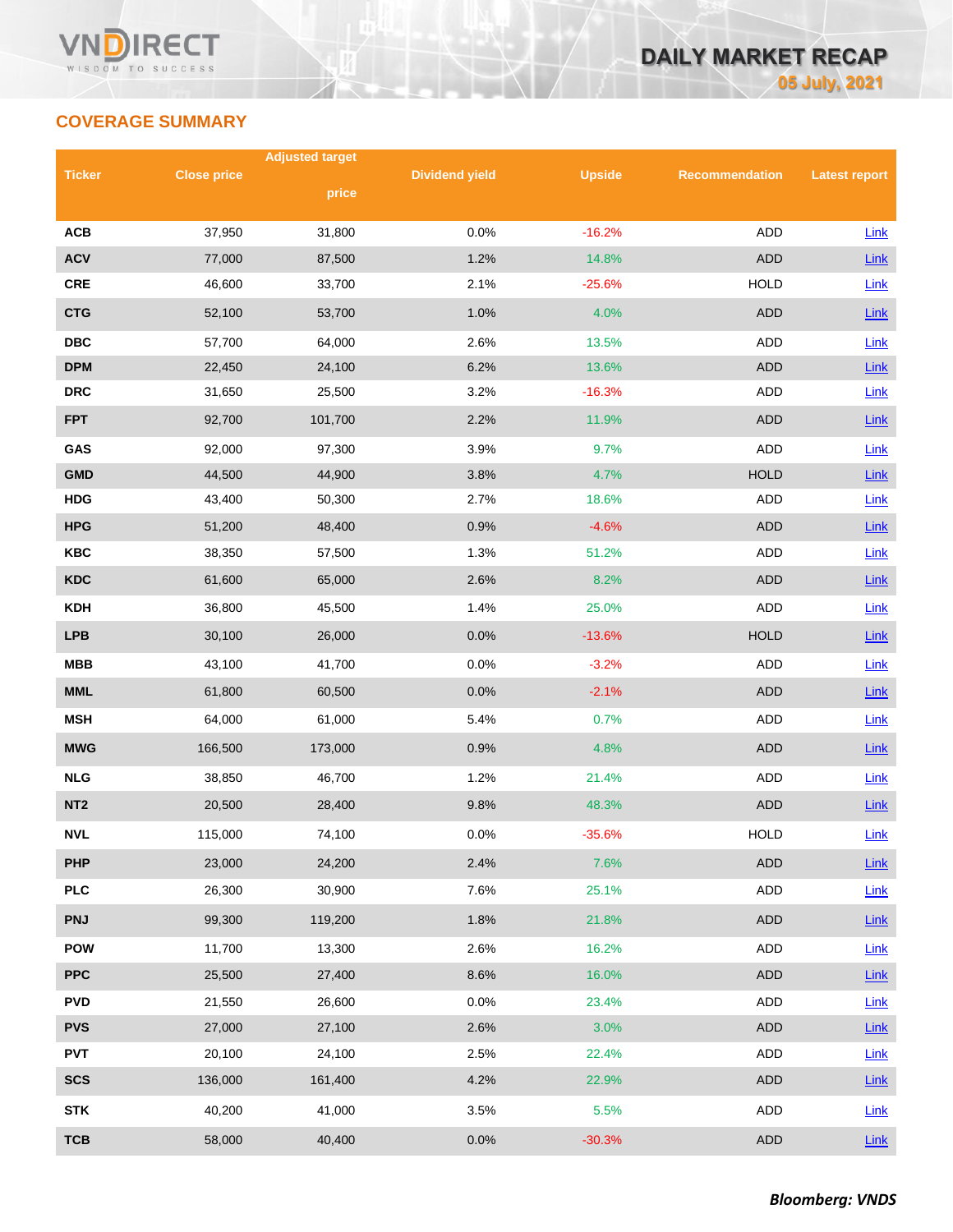

# **DAILY MARKET RECAP**

**05 July, 2021**

|               |                    | <b>Adjusted target</b> |                       |               |                       |                      |
|---------------|--------------------|------------------------|-----------------------|---------------|-----------------------|----------------------|
| <b>Ticker</b> | <b>Close price</b> | price                  | <b>Dividend yield</b> | <b>Upside</b> | <b>Recommendation</b> | <b>Latest report</b> |
|               |                    |                        |                       |               |                       |                      |
| <b>TCM</b>    | 91,000             | N/A                    | 1.1%                  | N/A           | N/A                   | Link                 |
| <b>VCB</b>    | 113,600            | 119,500                | 0.7%                  | 5.9%          | <b>ADD</b>            | $Link$               |
| <b>VHC</b>    | 43,400             | 50,000                 | 4.7%                  | 19.9%         | ADD                   | Link                 |
| <b>VHM</b>    | 118,500            | 134,300                | 0.0%                  | 13.3%         | <b>ADD</b>            | $Link$               |
| <b>VIB</b>    | 50,200             | 32,800                 | 0.0%                  | $-34.7%$      | <b>HOLD</b>           | Link                 |
| <b>VJC</b>    | 118,300            | 138,900                | 0.0%                  | 17.4%         | <b>ADD</b>            | $Link$               |
| <b>VNM</b>    | 89,200             | 110,000                | 4.3%                  | 27.6%         | ADD                   | Link                 |
| <b>VPB</b>    | 72,700             | 56,300                 | 0.0%                  | $-22.6%$      | <b>HOLD</b>           | $Link$               |
| <b>VRE</b>    | 29,500             | 38,000                 | 4.9%                  | 33.8%         | ADD                   | Link                 |
| <b>VTP</b>    | 83,800             | 85,200                 | 1.6%                  | 3.3%          | ADD                   | Link                 |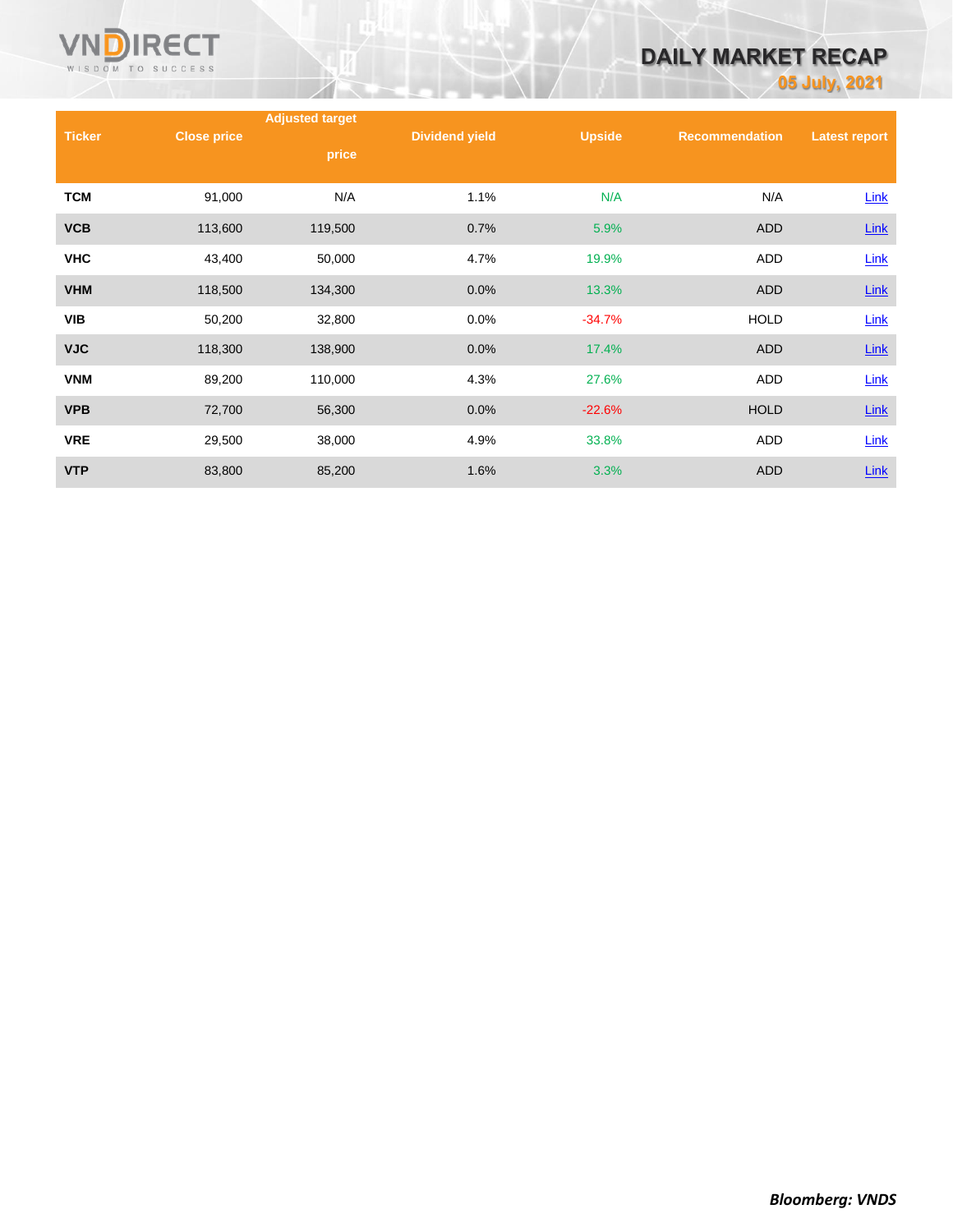### **MARKET MOVEMENTS**

WISDOM TO SUCCESS

**RECT** 

|                    | <b>HOSE</b>  |       |      |         |              |  |  |  |  |  |
|--------------------|--------------|-------|------|---------|--------------|--|--|--|--|--|
| <b>Top gainers</b> |              |       |      |         | <b>VND</b>   |  |  |  |  |  |
| <b>Ticker</b>      | Last         | Cha   | %chq | Vol.    | <b>Index</b> |  |  |  |  |  |
|                    | <b>Price</b> |       |      |         | impact       |  |  |  |  |  |
| <b>SVC</b>         | 73,600       | 4,800 | 6.98 | 8,600   | 0.043        |  |  |  |  |  |
| <b>TNT</b>         | 9,400        | 610   | 6.94 | 996,300 | 0.004        |  |  |  |  |  |
| AGM                | 33,150       | 2,150 | 6.94 | 82,000  | 0.011        |  |  |  |  |  |
| <b>FRT</b>         | 29,400       | 1,900 | 6.91 | 4.19MLN | 0.041        |  |  |  |  |  |
| <b>TGG</b>         | 11,750       | 750   | 6.82 | 2.57MLN | 0.006        |  |  |  |  |  |

| <b>Top losers</b> |              |          |         |         | <b>VND</b>   |
|-------------------|--------------|----------|---------|---------|--------------|
| <b>Ticker</b>     | Last         | Cha      | %chq    | Vol.    | <b>Index</b> |
|                   | <b>Price</b> |          |         |         | impact       |
| HU1               | 8,270        | $-620$   | $-6.97$ | 1.100   | $-0.002$     |
| <b>DAH</b>        | 8,960        | $-670$   | $-6.96$ | 396,100 | $-0.006$     |
| <b>VRE</b>        | 29,500       | $-2,200$ | $-6.94$ | 6.66MLN | $-1.391$     |
| <b>DAT</b>        | 20,400       | $-1,500$ | $-6.85$ | 5,900   | $-0.019$     |
| <b>VPH</b>        | 5,580        | $-410$   | $-6.84$ | 603,200 | $-0.011$     |

|               | <b>Top index movers</b> |       |      |               | <b>VND</b>   |
|---------------|-------------------------|-------|------|---------------|--------------|
| <b>Ticker</b> | Last                    | Cha   | %chq | Vol.          | <b>Index</b> |
|               | <b>Price</b>            |       |      |               | impact       |
| TCB           | 58,000                  | 3,700 |      | 6.81 47.55MLN | 3.521        |
| <b>MWG</b>    | 166,500                 | 9,700 | 6.19 | 1.36MLN       | 1.252        |
| <b>ACB</b>    | 37,950                  | 1,850 |      | 5.12 16.67MLN | 1.086        |
| <b>STB</b>    | 32,600                  | 1,100 |      | 3.49 53.69MLN | 0.563        |
| <b>VHM</b>    | 118,500                 | 500   | 0.42 | 4.55MLN       | 0.455        |

| <b>Top index laggers</b> |              | <b>VND</b> |         |                |              |
|--------------------------|--------------|------------|---------|----------------|--------------|
| <b>Ticker</b>            | Last         | Cha        | $%$ chq | Vol.           | <b>Index</b> |
|                          | <b>Price</b> |            |         |                | impact       |
| <b>GAS</b>               | 92.000       | $-4.600$   | $-4.76$ | 1.55MLN        | $-2.391$     |
| <b>VIC</b>               | 115,000      | $-2,500$   | $-2.13$ | 2.77MLN        | $-2.296$     |
| <b>VRE</b>               | 29,500       | $-2,200$   | $-6.94$ | 6.66MLN        | $-1.391$     |
| <b>HPG</b>               | 51,200       | $-1,100$   |         | -2.10 37.07MLN | $-1.336$     |
| <b>VCB</b>               | 113,600      | $-1.300$   | $-1.13$ | 2.05MLN        | $-1.309$     |

| <b>Top liquidity</b> |              |          |         |         |              |  |  |  |
|----------------------|--------------|----------|---------|---------|--------------|--|--|--|
| <b>Ticker</b>        | Last         | Cha      | %chq    | Val.    | <b>Index</b> |  |  |  |
|                      | <b>Price</b> |          |         | (VNDbn) | impact       |  |  |  |
| <b>TCB</b>           | 58,000       | 3,700    | 6.81    | 2,669   | 3.521        |  |  |  |
| <b>HPG</b>           | 51,200       | $-1,100$ | $-2.10$ | 1,909   | $-1.336$     |  |  |  |
| <b>STB</b>           | 32,600       | 1,100    | 3.49    | 1,703   | 0.563        |  |  |  |
| <b>VPB</b>           | 72,700       | 600      | 0.83    | 1,700   | 0.400        |  |  |  |
| <b>MBB</b>           | 43,100       | $-350$   | $-0.81$ | 1,130   | $-0.266$     |  |  |  |

| <b>Top gainers</b> |       |      |             | <b>VND</b>   |            |              |                    |         |            | <b>VND</b>   |
|--------------------|-------|------|-------------|--------------|------------|--------------|--------------------|---------|------------|--------------|
| Last               | Chg   | %chg | Vol.        | <b>Index</b> | Ticker     | Last         | Chg                | $%$ chq | Vol.       | <b>Index</b> |
| <b>Price</b>       |       |      |             | impact       |            | <b>Price</b> |                    |         |            | impact       |
| 73,600             | 4,800 | 6.98 | 8,600       | 0.043        | <b>MAS</b> | 53,200       | 4,800              | 9.92    | 8,700      | 0.017        |
| 9,400              | 610   | 6.94 | 996.300     | 0.004        | QHD        | 37,400       | 3,300              | 9.68    | 100        | 0.022        |
| 33,150             | 2,150 | 6.94 | 82.000      | 0.011        | <b>NFC</b> | 10,400       | 900                | 9.47    | 1.500      | 0.006        |
| 29,400             | 1,900 | 6.91 | 4.19MLN     | 0.041        | <b>PGT</b> | 4,700        | 400                | 9.30    | 3,701      | 0.003        |
| 11,750             | 750   | 6.82 |             | 0.006        | BII        | 7,100        | 600                | 9.23    | 4.89MLN    | 0.037        |
|                    |       |      | <b>HOSE</b> | 2.57MLN      |            |              | <b>Top gainers</b> |         | <b>HNX</b> |              |

| <b>Top losers</b> |              |          |         |         | <b>VND</b> | <b>Top losers</b> |              |        |          |       | <b>VND</b> |
|-------------------|--------------|----------|---------|---------|------------|-------------------|--------------|--------|----------|-------|------------|
| <b>Ticker</b>     | Last         | Chg      | %chq    | Vol.    | Index      | <b>Ticker</b>     | Last         | Chg    | %chq     | Vol.  | Index      |
|                   | <b>Price</b> |          |         |         | impact     |                   | <b>Price</b> |        |          |       | impact     |
| HU1               | 8.270        | $-620$   | $-6.97$ | 1.100   | $-0.002$   | ткс               | 9,900        | 300    | $-10.00$ | 7,800 | $-0.011$   |
| <b>DAH</b>        | 8,960        | $-670$   | $-6.96$ | 396,100 | $-0.006$   | <b>HHC</b>        | 75,700       | 4,300  | $-9.88$  | 200   | $-0.106$   |
| <b>VRE</b>        | 29,500       | -2.200   | $-6.94$ | 6.66MLN | $-1.391$   | VDL               | 23,400       | 0      | $-9.65$  | 500   | $-0.008$   |
| <b>DAT</b>        | 20,400       | $-1,500$ | $-6.85$ | 5.900   | $-0.019$   | <b>PBP</b>        | 9,100        | $-100$ | $-8.08$  | 100   | $-0.001$   |
| VPH               | 5,580        | $-410$   | $-6.84$ | 603.200 | $-0.011$   | VBC               | 19,800       | $-300$ | $-7.91$  | 7,100 | $-0.003$   |

| <b>VND</b><br>Top index movers |              |       |         |               |              |            | <b>Top index movers</b> |       |      |               | <b>VND</b>   |
|--------------------------------|--------------|-------|---------|---------------|--------------|------------|-------------------------|-------|------|---------------|--------------|
| Ticker                         | Last         | Chg   | $%$ chq | Vol.          | <b>Index</b> | Ticker     | Last                    | Chg   | %chq | Vol.          | <b>Index</b> |
|                                | <b>Price</b> |       |         |               | impact       |            | <b>Price</b>            |       |      |               | impact       |
| тсв                            | 58,000       | 3.700 |         | 6.81 47.55MLN | 3.521        | <b>SHB</b> | 30.000                  | 1.000 |      | 3.45 35.85MLN | 2.171        |
| <b>MWG</b>                     | 166.500      | 9.700 | 6.19    | 1.36MLN       | 1.252        | <b>NVB</b> | 21,000                  | 300   | 1.45 | 3.56MLN       | 0.173        |
| ACB                            | 37.950       | 1,850 |         | 5.12 16.67MLN | 1.086        | THD        | 206.800                 | 400   | 0.19 | 635.602       | 0.148        |
| <b>STB</b>                     | 32,600       | 1,100 |         | 3.49 53.69MLN | 0.563        | <b>HHC</b> | 80,000                  | 4.300 | 5.68 | 100           | 0.055        |
| VHM                            | 118,500      | 500   | 0.42    | 4.55MLN       | 0.455        | BII        | 7,100                   | 600   | 9.23 | 4.89MLN       | 0.037        |

| <b>VND</b><br><b>Top index laggers</b> |              |          |         |                  |          | Top index laggers |              |          |         |                 | <b>VND</b>   |
|----------------------------------------|--------------|----------|---------|------------------|----------|-------------------|--------------|----------|---------|-----------------|--------------|
| Ticker                                 | Last         | Chg      | $%$ chq | Vol.             | Index    | Ticker            | Last         | Chg      | $%$ chq | Vol.            | <b>Index</b> |
|                                        | <b>Price</b> |          |         |                  | impact   |                   | <b>Price</b> |          |         |                 | impact       |
| GAS                                    | 92.000       | $-4.600$ | -4.76   | 1.55MLN          | $-2.391$ | VND               | 47.500       | $-900$   | $-1.86$ | 6.44MLN         | $-0.419$     |
| <b>VIC</b>                             | 115,000      | $-2.500$ | $-2.13$ | 2.77MLN          | $-2.296$ | <b>SHS</b>        | 45,900       | $-1.400$ | $-2.96$ | 8.11MLN         | $-0.388$     |
| <b>VRE</b>                             | 29.500       | $-2.200$ | $-6.94$ | 6.66MLN          | $-1.391$ | <b>PVS</b>        | 27,000       | $-1.100$ |         | -3.91 15.21 MLN | $-0.370$     |
| <b>HPG</b>                             | 51,200       | $-1.100$ |         | $-2.10$ 37.07MLN | $-1.336$ | <b>BAB</b>        | 26,000       | $-300$   | $-1.14$ | 157.579         | $-0.270$     |
| VCB                                    | 113,600      | $-1.300$ | $-1.13$ | 2.05MLN          | $-1.309$ | <b>SHN</b>        | 13.400       | $-600$   | $-4.29$ | 147.115         | $-0.099$     |

| Top liquidity' |              |          |         |         | <b>VND</b> | <b>Top liquidity</b> |              |          |         |         | <b>VND</b>   |
|----------------|--------------|----------|---------|---------|------------|----------------------|--------------|----------|---------|---------|--------------|
| Ticker         | Last         | Chg      | $%$ chq | Val.    | Index      | Ticker               | Last         | Chg      | $%$ chq | Val.    | <b>Index</b> |
|                | <b>Price</b> |          |         | (VNDbn) | impact     |                      | <b>Price</b> |          |         | (VNDbn) | impact       |
| тсв            | 58,000       | 3.700    | 6.81    | 2.669   | 3.521      | <b>SHB</b>           | 30,000       | 1,000    | 3.45    | 1.052   | 2.171        |
| HPG            | 51,200       | $-1,100$ | $-2.10$ | 1.909   | $-1.336$   | <b>PVS</b>           | 27,000       | $-1,100$ | $-3.91$ | 414     | $-0.370$     |
| <b>STB</b>     | 32,600       | 1.100    | 3.49    | 1.703   | 0.563      | <b>SHS</b>           | 45.900       | $-1.400$ | $-2.96$ | 373     | $-0.388$     |
| <b>VPB</b>     | 72.700       | 600      | 0.83    | 1,700   | 0.400      | <b>VND</b>           | 47,500       | $-900$   | $-1.86$ | 305     | $-0.419$     |
| <b>MBB</b>     | 43.100       | -350     | $-0.81$ | 1,130   | $-0.266$   | THD                  | 206,800      | 400      | 0.19    | 131     | 0.148        |

*Source: Bloomberg*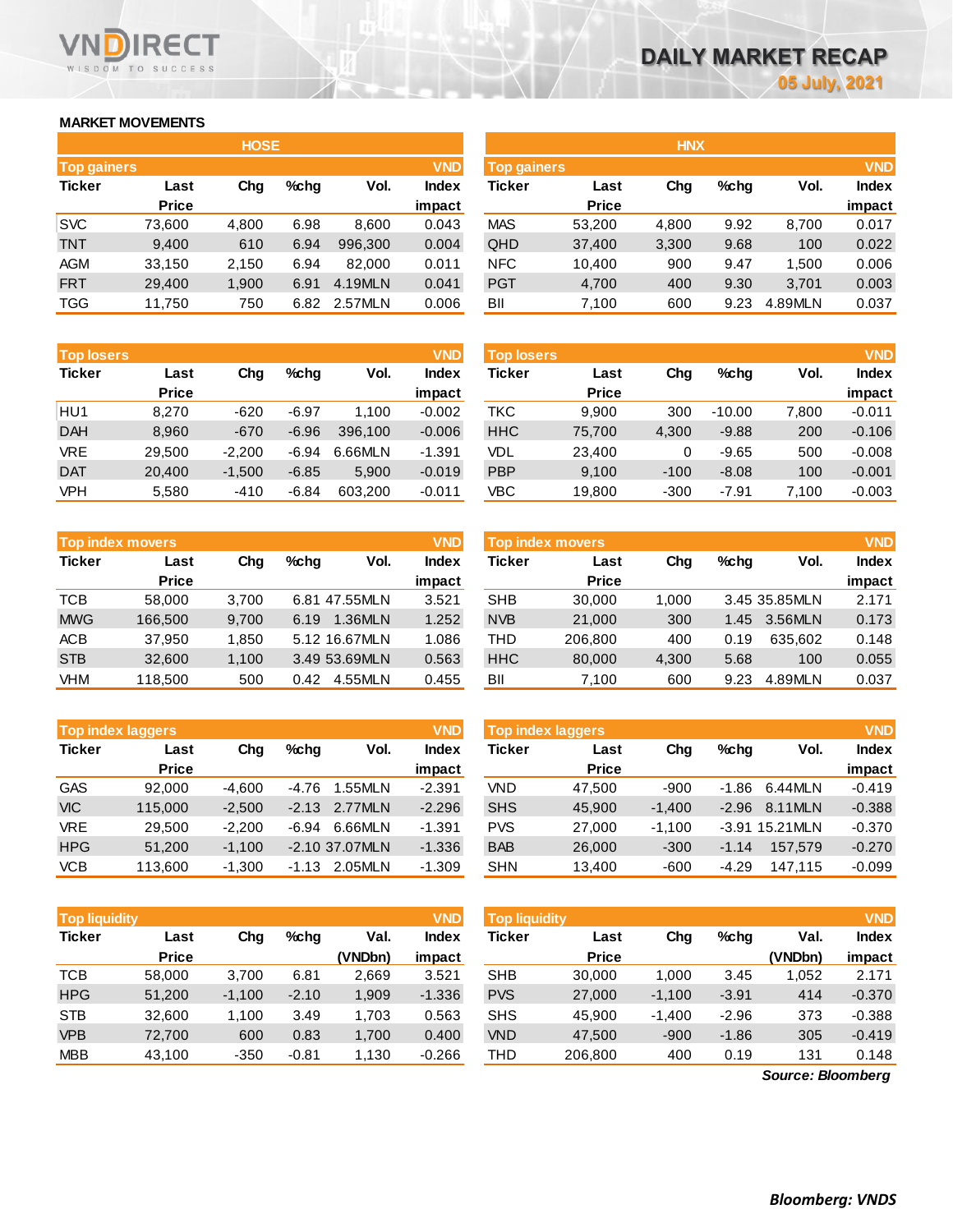

### **FOREIGN ACTIVITIES**

| Volume (Mn'shs)       | <b>HOSE</b> | <b>HNX</b> | Value (VND'bn)        | <b>HOSE</b> | <b>HNX</b> |
|-----------------------|-------------|------------|-----------------------|-------------|------------|
| <b>BUY</b>            | 27.6        | 4.3        | <b>BUY</b>            | 1,186.8     | 36.4       |
| % of market           | 4.0%        | $3.0\%$    | % of market           | 4.7%        | 1.1%       |
| <b>SELL</b>           | 28.4        | 4.6        | <b>SELL</b>           | 1,237.9     | 51.7       |
| % of market           | 4.1%        | 3.2%       | % of market           | 4.9%        | 1.5%       |
| <b>NET BUY (SELL)</b> | (0.8)       | (0.3)      | <b>NET BUY (SELL)</b> | (51.1)      | (15.3)     |

*Source: HSX, HNX*





 $HOSE$  $\blacksquare$  HNX

| <b>YTD ACCUMULATION</b> |             |            |                       |             |                                       |
|-------------------------|-------------|------------|-----------------------|-------------|---------------------------------------|
| <b>Volume (MIn'shs)</b> | <b>HOSE</b> | <b>HNX</b> | Value (VND'bn)        | <b>HOSE</b> | <b>HNX</b>                            |
| <b>BUY</b>              | 3,888.2     | 140.8      | <b>BUY</b>            | 179,806.6   | 3,651.5                               |
| % of market             | 4.6%        | 0.7%       | % of market           | 7.8%        | 2.1%                                  |
| <b>SELL</b>             | 4,867.6     | 208.9      | <b>SELL</b>           | 214,166.3   | 4,759.5                               |
| % of market             | 5.7%        | 1.1%       | % of market           | 9.3%        | 2.8%                                  |
| <b>NET BUY (SELL)</b>   | (979.5)     | (68.1)     | <b>NET BUY (SELL)</b> | (34, 359.7) | (1, 108.0)<br><b>Source: HSX, HNX</b> |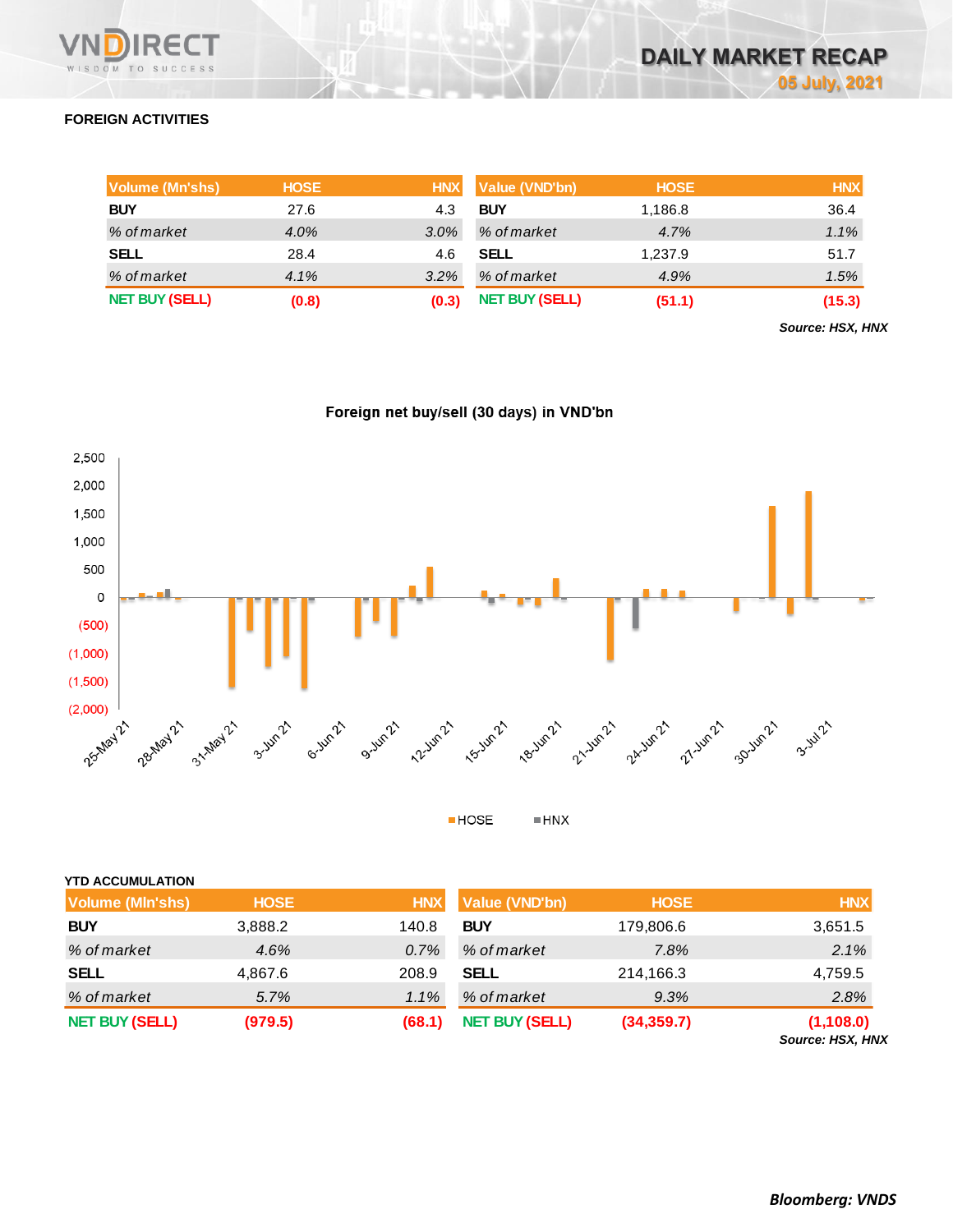### **TOP 60 MARKET CAP STOCKS SNAPSHOT ON HOSE**

WISDOM TO SUCCESS

| <b>No. Ticker</b>      | <b>Price</b>      |                | Price change (%) |              |                | Mkt. Cap Outs. Vol. Float ratio |               |              | Avail. Fil Ave. daily vol.  | P/E          | P/B                             | <b>ROE</b>   | ROA         |
|------------------------|-------------------|----------------|------------------|--------------|----------------|---------------------------------|---------------|--------------|-----------------------------|--------------|---------------------------------|--------------|-------------|
|                        | <b>VND</b>        | 1 <sub>M</sub> | 3M               | 6M           | <b>US\$mln</b> | <b>MIn'shs</b>                  | $\frac{9}{6}$ |              | $% (30 \, \text{days-shs})$ | $\pmb{\chi}$ | $\pmb{\chi}$                    | $\%$         | $\%$        |
| 1 VCB VM               | 113,600           | 8.3            | 11.4             | 14.4         | 18,322         | 3,709                           | 25.2          | 6.4          | 2,308,350                   | 19.9         | 4.2                             | 22.8         | 1.7         |
| 2 VHM VM               | 118,500           | 13.4           | 16.5             | 24.0         | 16,951         | 3,290                           | 23.4          | 26.1         | 4,334,177                   | 15.0         | 4.3                             | 33.6         | 12.6        |
| 3 VIC VM               | 115,000           | $-5.0$         | $-7.5$           | 4.8          | 16,915         | 3,382                           | 23.2          | 20.9         | 2,105,577                   | 52.9         | 4.8                             | 9.0          | 1.7         |
| 4 HPG VM               | 51,200            | $-6.1$         | 40.2             | 63.2         | 9,959          | 4,473                           | 54.0          | 22.7         | 30,220,360                  | 12.6         | 3.5                             | 31.3         | 14.7        |
| 5 TCB VM               | 58,000            | 6.2            | 39.8             | 75.5         | 8,840          | 3,505                           | 69.9          | 0.0          | 17,728,700                  | 14.2         | 2.6                             | 20.0         | 3.3         |
| 6 CTG VM               | 52,100            | $-3.5$         | 24.0             | 47.2         | 8,436          | 3,723                           | 35.5          | 4.9          | 17,495,300                  | 10.9         | 2.1                             | 20.9         | 1.4         |
| 7 BID VM               | 46,650            | $-4.8$         | 2.4              | $-2.6$       | 8,159          | 4,022                           | 19.0          | 13.4         | 4,814,597                   | 22.8         | 2.4                             | 10.6         | 0.5         |
| 8 VNMVM                | 89,200            | $-0.3$         | $-13.1$          | $-19.5$      | 8,107          | 2,090                           | 35.2          | 45.1         | 3,461,787                   | 19.1         | 5.9                             | 31.9         | 22.5        |
| 9 VPB VM               | 72,700            | 1.4            | 56.5             | 111.6        | 7,760          | 2,455                           | 70.0          | 0.0          | 33,075,160                  | 15.7         | 3.2                             | 22.5         | 2.7         |
| 10 GAS VM<br>11 NVL VM | 92,000<br>115,000 | 0.7            | 2.9<br>82.5      | 2.2<br>142.8 | 7,657<br>7,369 | 1,914                           | 4.2<br>30.4   | 46.3<br>29.6 | 1,104,800                   | 23.3<br>37.3 | 3.5<br>5.3                      | 14.9<br>15.3 | 11.3<br>3.4 |
| 12 GVR VM              | 36,300            | 11.6<br>21.4   | 28.3             | 23.1         | 6,314          | 1,474<br>4,000                  | 100.0         | 12.4         | 2,674,216<br>6,271,507      | 33.3         | 3.0                             | 9.2          | 5.6         |
| 13 MSN VM              | 111,600           | 4.0            | 20.0             | 25.0         | 5,729          | 1,181                           | 38.7          | 67.1         | 1,473,793                   | 87.1         | 8.1                             | 5.1          | 1.4         |
| 14 MBB VM              | 43,100            | 3.7            | 41.8             | 73.0         | 5,246          | 2,799                           | 65.8          | 2.2          | 24,735,360                  | 11.9         | 2.3                             | 21.6         | 2.2         |
| 15 SAB VM              | 166,500           | 8.3            | $-7.2$           | $-16.3$      | 4,643          | 641                             | 10.4          | 37.1         | 189,613                     | 22.0         | 5.4                             | 26.7         | 19.3        |
| 16 ACB VM              | 37,950            | 4.7            | 36.5             | 61.6         | 4,459          | 2,702                           | 79.9          | 0.0          | 12,066,820                  | 11.9         | 2.7                             | 25.6         | 2.1         |
| 17 FPT VM              | 92,700            | 9.4            | 33.9             | 70.0         | 3,658          | 907                             | 77.7          | 0.0          | 2,657,445                   | 22.6         | 5.0                             | 23.6         | 9.4         |
| 18 MWG VM              | 166,500           | 21.1           | 24.2             | 36.6         | 3,441          | 475                             | 64.5          | 0.0          | 748,177                     | 18.4         | 4.6                             | 27.2         | 9.5         |
| <b>19 VIB VM</b>       | 50,200            | $-5.0$         | 31.9             | 99.1         | 3,390          | 1,553                           | 68.4          | 0.1          | 1,391,983                   | 14.9         | 4.0                             | 31.1         | 2.3         |
| 20 PLX VM              | 54,500            | $-4.7$         | $-2.5$           | $-1.1$       | 2,948          | 1,244                           | 6.6           | 2.7          | 3,921,147                   | 18.7         | 2.9                             | 16.8         | 5.9         |
| 21 VREVM               | 29,500            | $-8.4$         | $-14.5$          | $-11.4$      | 2,915          | 2,272                           | 31.2          | 18.5         | 5,560,550                   | 25.1         | 2.2                             | 9.3          | 7.0         |
| 22 VJC VM              | 118,300           | 10.1           | $-10.6$          | $-5.2$       | 2,786          | 542                             | 51.0          | 11.7         | 561,433                     | 52.4         | 4.2                             | 8.3          | 2.5         |
| 23 HDB VM              | 37,400            | 5.5            | 35.3             | 51.1         | 2,592          | 1,594                           | 66.8          | 4.0          | 5,350,350                   | 12.1         | 2.4                             | 22.3         | 1.8         |
| 24 STB VM              | 32,600            | 1.4            | 40.8             | 84.2         | 2,557          | 1,804                           | 96.4          | 17.6         | 32,619,530                  | 21.8         | 2.0                             | 9.4          | 0.6         |
| 25 BCM VM              | 54,000            | 3.8            | $-5.9$           | 26.5         | 2,430          | 1,035                           | 100.0         | 47.0         | 22,073                      | 26.4         | 3.4                             | 13.7         | 4.7         |
| 26 SSB VM              | 42,200            | $-7.3$         | 50.2             | <b>N/A</b>   | 2,218          | 1,209                           | 100.0         | 0.0          | 2,429,027                   | 29.4         | 3.6                             | 12.6         | 1.0         |
| 27 PDR VM              | 95,000            | 16.1           | 56.1             | 127.1        | 2,011          | 487                             | 37.4          | 45.0         | 4,724,494                   | 35.2         | 8.7                             | 28.0         | 8.5         |
| 28 BVHVM               | 58,300            | 2.1            | $-4.0$           | $-11.7$      | 1,882          | 742                             | 31.9          | 22.0         | 1,270,947                   | 22.9         | 2.1                             | 9.5          | 1.4         |
| 29 TPB VM              | 39,300            | 0.8            | 38.4             | 41.6         | 1,831          | 1,072                           | 56.0          | 0.0          | 5,007,297                   | 10.3         | 2.3                             | 24.1         | 2.0         |
| 30 EIB VM              | 31,750            | $-4.9$         | 45.6             | 62.8         | 1,697          | 1,229                           | 94.0          | 0.2          | 954,020                     | 44.5         | 2.3                             | 5.3          | 0.6         |
| 31 HVN VM              | 27,000            | 1.5            | $-19.2$          | $-4.6$       | 1,665          | 1,418                           | 3.9           | 20.8         | 913,463                     | <b>N/A</b>   |                                 | 26.6 - 155.4 | $-20.1$     |
| 32 SSIVM               | 56,500            | 15.9           | 61.4             | 67.4         | 1,609          | 655                             | 85.7          | 53.1         | 14,871,830                  | 20.4         | 3.2                             | 16.2         | 5.1         |
| 33 MSB VM              | 31,400            | 3.3            | 37.7             | 71.2         | 1,580          | 1,157                           | 99.7          | 0.0          | 10,116,140                  | 12.8         | 2.0                             | <b>N/A</b>   | <b>N/A</b>  |
| 34 OCB VM              | 31,750            | $-1.7$         | 29.1             | N/A          | 1,513          | 1,096                           | 77.4          | 0.0          | 6,017,000                   | <b>N/A</b>   | 1.9                             | <b>N/A</b>   | <b>N/A</b>  |
| 35 LPB VM              | 30,100            | $-9.9$         | 70.5             | 123.0        | 1,407          | 1,075                           | 85.4          | 1.8          | 15,535,390                  | 14.4         | 2.1                             | 16.0         | 1.0         |
| 36 POW VM<br>37 VCG VM | 11,700            | $-10.7$        | $-14.3$<br>9.7   | $-17.6$      | 1,192<br>1,005 | 2,342                           | 87.9          | 46.1         | 11,894,310                  | 11.3         | 0.9                             | 8.6<br>27.7  | 4.2         |
| 38 KDH VM              | 48,000<br>36,800  | 12.0<br>3.4    | 31.9             | 10.5<br>37.7 | 997            | 481<br>623                      | 42.2<br>83.4  | 48.1<br>17.1 | 333,366<br>3,333,597        | 12.0<br>18.9 | 3.1<br>2.7                      | 14.9         | 9.6<br>8.9  |
| 39 PNJ VM              | 99,300            | $-1.3$         | 11.8             | 22.1         | 982            | 227                             | 80.5          | 0.0          | 394,227                     | 20.0         | 3.9                             | 21.0         | 14.2        |
| 40 HSG VM              | 41,600            | $-0.7$         | 58.6             | 92.3         | 885            | 489                             | 68.4          | 39.8         | 12,210,480                  | 8.5          | 2.5                             | 35.0         | 12.5        |
| 41 VCIVM               | 59,000            | 38.8           | 76.6             | 87.9         | 854            | 333                             | 75.7          | 79.5         | 4,783,774                   | 20.7         | 4.0                             | 22.1         | 11.4        |
| 42 GEX VM              | 23,600            | $-0.8$         | 21.8             | 25.9         | 802            | 781                             | 73.0          | 40.9         | 6,154,930                   | 14.1         | 2.0                             | 14.8         | 3.8         |
| 43 KBC VM              | 38,350            | 8.0            | $-1.9$           | 42.0         | 783            | 470                             | 65.0          | 29.7         | 8,818,880                   | 23.4         | 1.8                             | 7.8          | 3.5         |
| 44 REE VM              | 54,800            | $-4.5$         | 2.2              | 9.2          | 736            | 309                             | 55.3          | 0.0          | 696,517                     | 9.5          | 1.4                             | 16.3         | 8.8         |
| 45 HCM VM              | 53,100            | 27.0           | 59.5             | 68.0         | 704            | 305                             | 39.4          | 1.0          | 6,366,547                   | 21.6         | 3.4                             | 16.4         | 7.1         |
| 46 DGC VM              | 83,700            | 12.5           | 39.9             | 86.5         | 623            | 171                             | 62.1          | 43.4         | 1,040,867                   | 15.2         | 3.5                             | 24.6         | 18.3        |
| 47 BHN VM              | 61,200            | $1.2$          | $-12.6$          | $-20.1$      | 617            | 232                             | 0.9           | 31.6         | 6,543                       | 18.1         | 3.2                             | 17.5         | 11.8        |
| 48 KDC VM              | 61,600            | 5.3            | 16.7             | 66.3         | 613            | 229                             | 47.3          | 78.0         | 1,501,083                   | 45.9         | 2.4                             | 4.9          | 2.3         |
| 49 GMD VM              | 44,500            | 10.6           | 29.2             | 31.7         | 583            | 301                             | 80.5          | 7.6          | 2,740,287                   | 35.7         | 2.2                             | 6.2          | 4.0         |
| 50 VGC VM              | 29,650            | $-4.2$         | $-18.5$          | 9.2          | 578            | 448                             | 10.8          | 43.3         | 281,543                     | 18.5         | 2.0                             | 10.9         | 3.4         |
| 51 SBT VM              | 20,500            | $-1.9$         | $-9.7$           | $-4.0$       | 550            | 617                             | 25.3          | 91.6         | 3,735,310                   | 18.1         | 1.6                             | 8.7          | 3.6         |
| 52 DHG VM              | 94,500            | 0.2            | $-5.3$           | $-9.7$       | 537            | 131                             | 5.2           | 45.4         | 22,190                      | 16.7         | 3.3                             | 20.2         | 17.2        |
| 53 DXG VM              | 22,900            | $-20.5$        | $-6.1$           | 34.7         | 516            | 518                             | 81.8          | 22.7         | 12,571,990                  | N/A          | 1.8                             | $-0.5$       | $-0.1$      |
| 54 HNG VM              | 10,400            | $-5.9$         | $-14.0$          | $-33.1$      | 501            | 1,109                           | 24.5          | 47.2         | 12,989,860                  | 443.0        | 1.3                             | 0.3          | 0.1         |
| 55 NLG VM              | 38,850            | $-3.4$         | 10.1             | 30.4         | 482            | 285                             | 53.7          | 3.6          | 3,369,223                   | 9.7          | 1.7                             | 17.4         | 7.1         |
| 56 APH VM              | 55,300            | $-11.4$        | 13.6             | 0.7          | 469            | 195                             | 95.9          | 65.5         | 1,135,370                   | 103.4        | 3.6                             | 4.5          | 0.9         |
| 57 DCM VM              | 19,500            | 9.6            | 8.6              | 38.3         | 449            | 529                             | 24.4          | 46.8         | 4,465,600                   | 17.4         | 1.6                             | 9.4          | 7.7         |
| 58 DIG VM              | 24,900            | $-10.8$        | 0.1              | 1.7          | 444            | 410                             | 36.0          | 46.7         | 6,831,592                   | 13.3         | 2.1                             | 17.2         | 7.5         |
| 59 LGC VM              | 48,500            | $-9.9$         | $-27.5$          | $-29.7$      | 407            | 193                             | 0.2           | 4.0          | 550                         | 27.5         | 3.0                             | 10.9         | 2.9         |
| 60 PVD VM              | 21,550            | $-11.1$        | $-5.9$           | 23.9         | 395            | 421                             | 49.4          | 41.7         | 10,260,340                  | 140.5        | 0.7<br><b>Source: Bloomberg</b> | 0.4          | 0.3         |